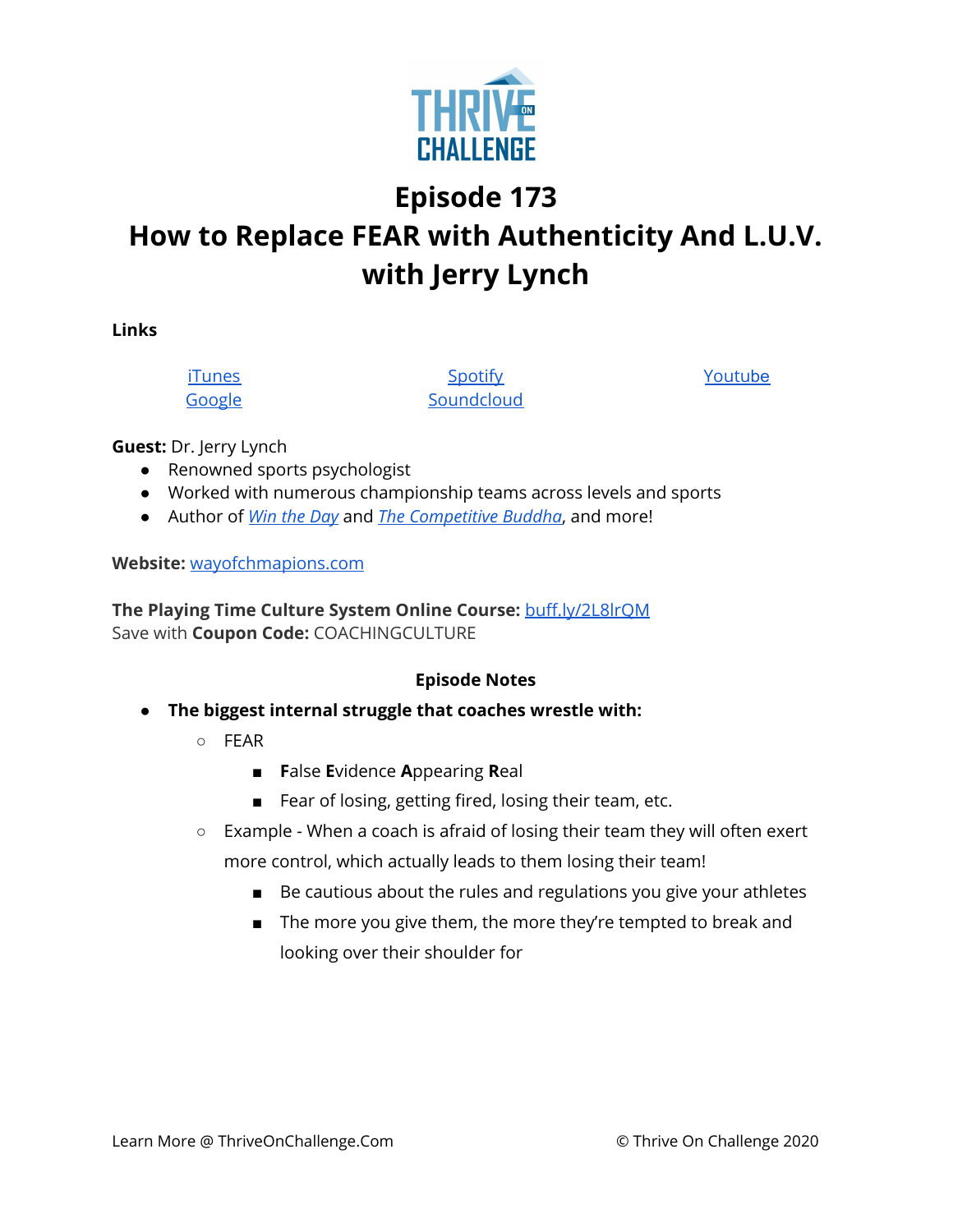

- Successful coaches have low amounts of fear
	- It allows them to be themselves!
	- Great coaching is all about being yourself
	- Ex Steve Kerr tells his players he is who he is and nothing will change that
	- If you're not going to be yourself, who are you going to be?
	- You can take strategies that others use, but you can't be them!
- Fear keeps us from being vulnerable and authentic
	- We admire people who are vulnerable and authentic, so why don't we do it ourselves?

## **● Head Space and Heart Space:**

- Nate's question: do I have to be a head coach to be the best me?
	- What is it that I enjoy the most about coaching?
		- Connecting with kids!
	- He can still do the things that are aligned with his purpose regardless of his role

#### **● Coaching with compassion:**

- Phil Jackson and Steve Kerr both emphasize the importance of compassion in coaching
- $\circ$  In the past, tribes of warriors would make it a rule that the leader of the tribe had to serve as a warrior as a year
	- As coaches, we need to be reminded of what it feels like to be a beginning again!
	- Consider how it feels to be the assistant coach or player on your team
- "Awareness is the seed of compassion" Phil Jackson
	- It's a circular pattern, the more aware you become, the more compassionate you become and vice versa
	- Listen more!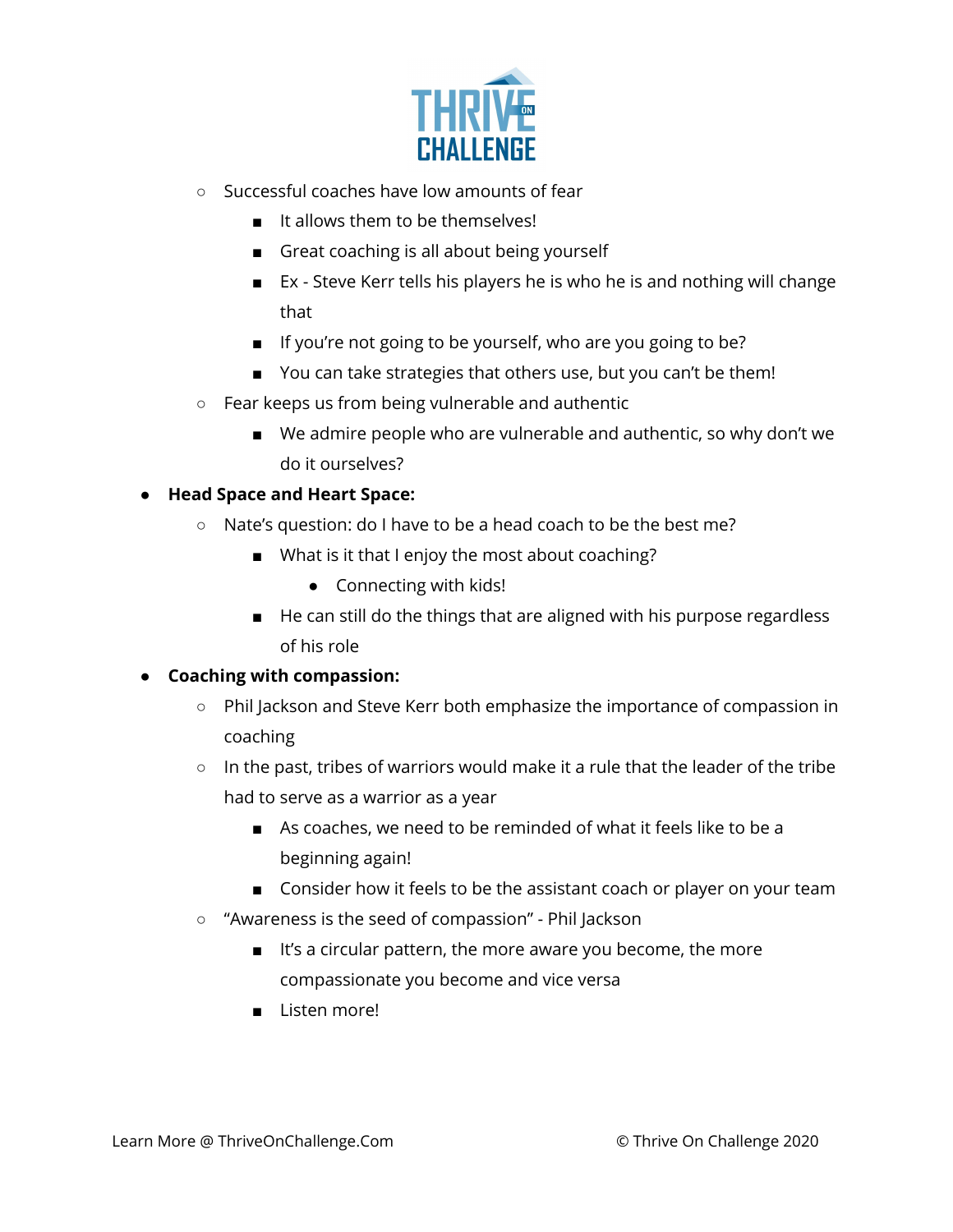

## **● Coaching with love:**

- "It takes a number of critical factors to win an NBA championship. It takes talent. It takes creativity. It takes a certain IQ. It takes toughness, resilience, and even some luck. But, if a team doesn't have the essential ingredient, then none of those factors matter. The factor is love." - Phil Jackson
- *○ The Art of War* by Sun Tzu
	- Second most read book to the bible
	- Love is essential to winning!
- When players feel loved, they'll go the distance for you!
	- Make them feel like they are he most important person in the world
- Great coaches love, connect, and care for athletes
	- It's often the assistant coach that athletes feel the most connected to
- "Your influence is never neutral"
	- The more we are aware of the power of our influence, the more power we have to influence the outcome of our interactions
- It's not about having power OVER someone, it's about having power *with* and *to* others

# **● L.U.V.**

- **L**istening
- **U**nderstand by asking questions
- **V**alidate
- You'll become a more aware coach!